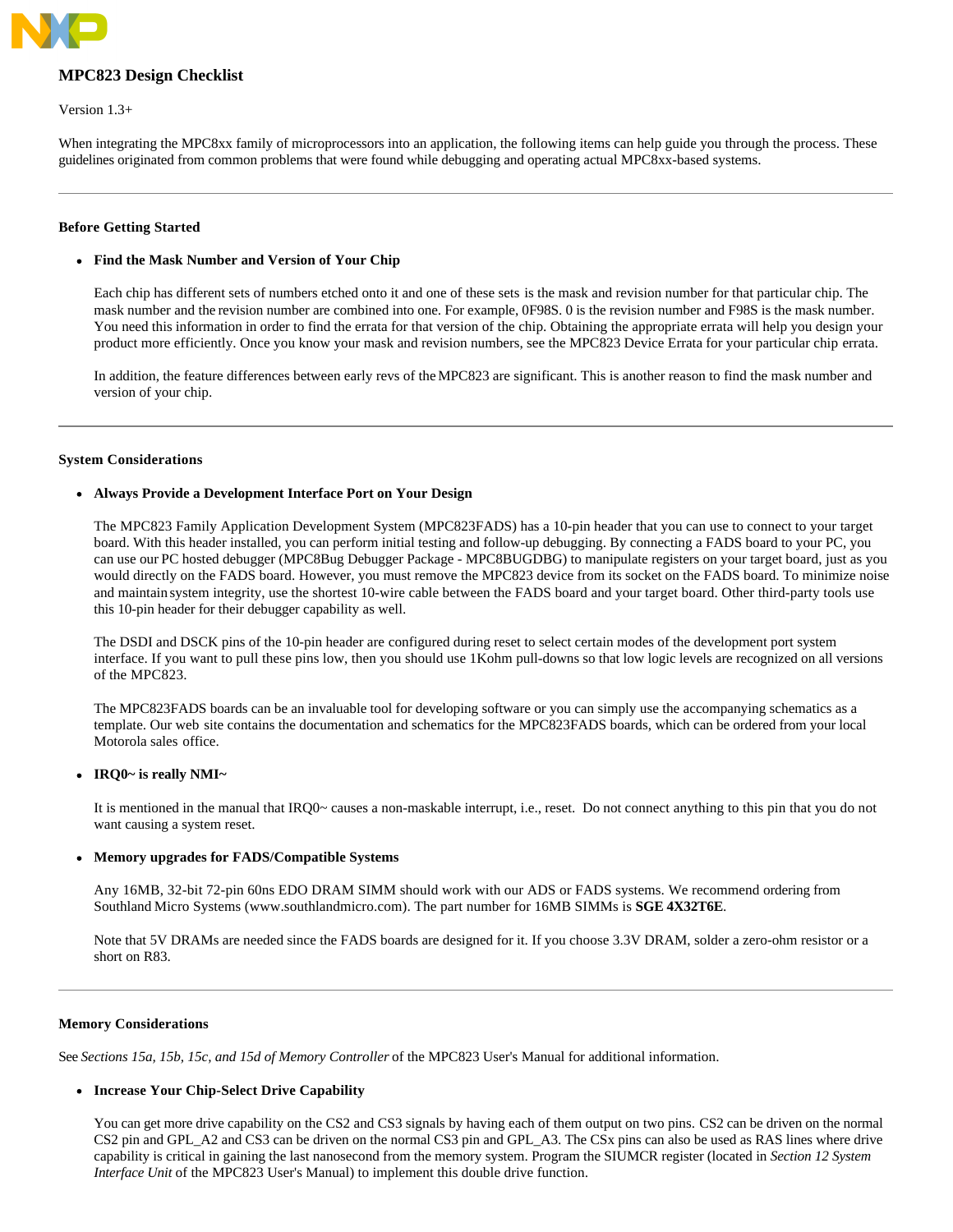

# **Do Not Rely Solely on the R/W Pin**

The timing of the R/W pin may not be the best choice for the memory type you have chosen. Remember that the R/W timing is fixed and the WEx signals are usually a better choice. If the timing of the WEx signals is not suitable, you can use the more flexible user-programmable machine of the memory controller to get precise timing on these signals.

### **Clocking Considerations**

Using the following suggestions can improve the stability of your clock and minimize skew. See Section 5 Clocks and Power Control of the MPC823 User's Manual for more detailed information.

### **Choose Oscillators Instead of Crystals**

If you can afford the power dissipation and higher cost of using an oscillator instead of a crystal for the clock input source, choose an oscillator. Often, crystal circuits must be tweaked after the die goes through a geometry shrink. If you need to use both an oscillator and a crystal on the same design and if the crystal is the main source for the system clock, you should gate off the external clock. You can use oscillators and crystals simultaneously on the MPC823. However, we recommend against using the crystal on the EXTAL and XTAL pins and, to prevent excessive jitter, you should leave the oscillator free running into the EXTCLK pin. If you are not using a crystal, then ground the EXTAL pin. If the crystal is only used for the real-time clock and the main clock source is from the oscillator, then gating is not required.

### **Place the Crystal Within 0.5 Inches of the MPC823**

The crystal and the XFC capacitor must be as close to the chip as possible. See Table 5-4 of the MPC823 User's Manual for detailed information.

### **Do Not Use an RC Filter on the VDDSYN Pin**

You should use an LC filter instead. See *Figure 5-2* of the MPC823 User's Manual for an details.

#### **Electrical Considerations**

### **Determine the proper value for your External Filter Capacitor (XFC)**

The following table illustrates how to compute the minimum, maximum, and recommended values of the XFC capacitor, as a function of the MF field in the PLPRCR register. Please consult *Section 5 Clocks and Power Control* of the MPC823 User's Manual for more information. **Note: This table is valid only for MPC823 CDR2 version silicon (i.e., any Mask Number not of form: xF98S).**

| <b>MF</b> Range | <b>Recommended Capacitance</b> | <b>Minimum Capacitance</b> | <b>Maximum Capacitance</b> | <b>UNIT</b> |
|-----------------|--------------------------------|----------------------------|----------------------------|-------------|
| $MF \leq 4$     | $680 * (MF+1) - 120$           | $580 * (MF+1) - 100$       | $780 * (MF+1) - 140$       | pF          |
| MF > 4          | $1100 * (MF+1)$                | $830 * (MF+1)$             | $1470 * (MF+1)$            | pF          |

#### **Remember Not All MPC823 Pins Are 5 Volt Friendly**

### **Do Not Use a 2.2 Volt Source for Frequencies Greater Than 25MHz**

If 2.2 is the voltage source for the VDDL pins, then the maximum frequency of the device is 25MHz. Otherwise, the VDDL power plane should be connected to a 3.3V source.

### **Use Multiple Power and Ground Planes**

You should use at least one ground plane, one 3.3V VCC plane, and one 5V VCC plane (if 5V parts exist in the system). In addition, at least four signal planes would normally be used to ensure easy routing.

#### **Decouple the Analog Power Plane**

The VDDSYN pin is routed to a via that punches down to a mini plane (a peninsula on a signal layer), which is decoupled from VSSSYN with  $10\mu$ F and  $0.1\mu$ F parallel caps and also attaches to the 3.3V plane through a 8.2mH inductor. The 3.3V and 5V planes have a keep-out region in the PLL power plane area. You should separate the PLL VSSSYN from global ground by splitting the plane with a connection point as close to the power supply as possible. On other layers, signals are kept out of this area. You should also place the PLL loop filter and decoupling caps close to the MPC823.

### **Improve DRAM Signal Integrity**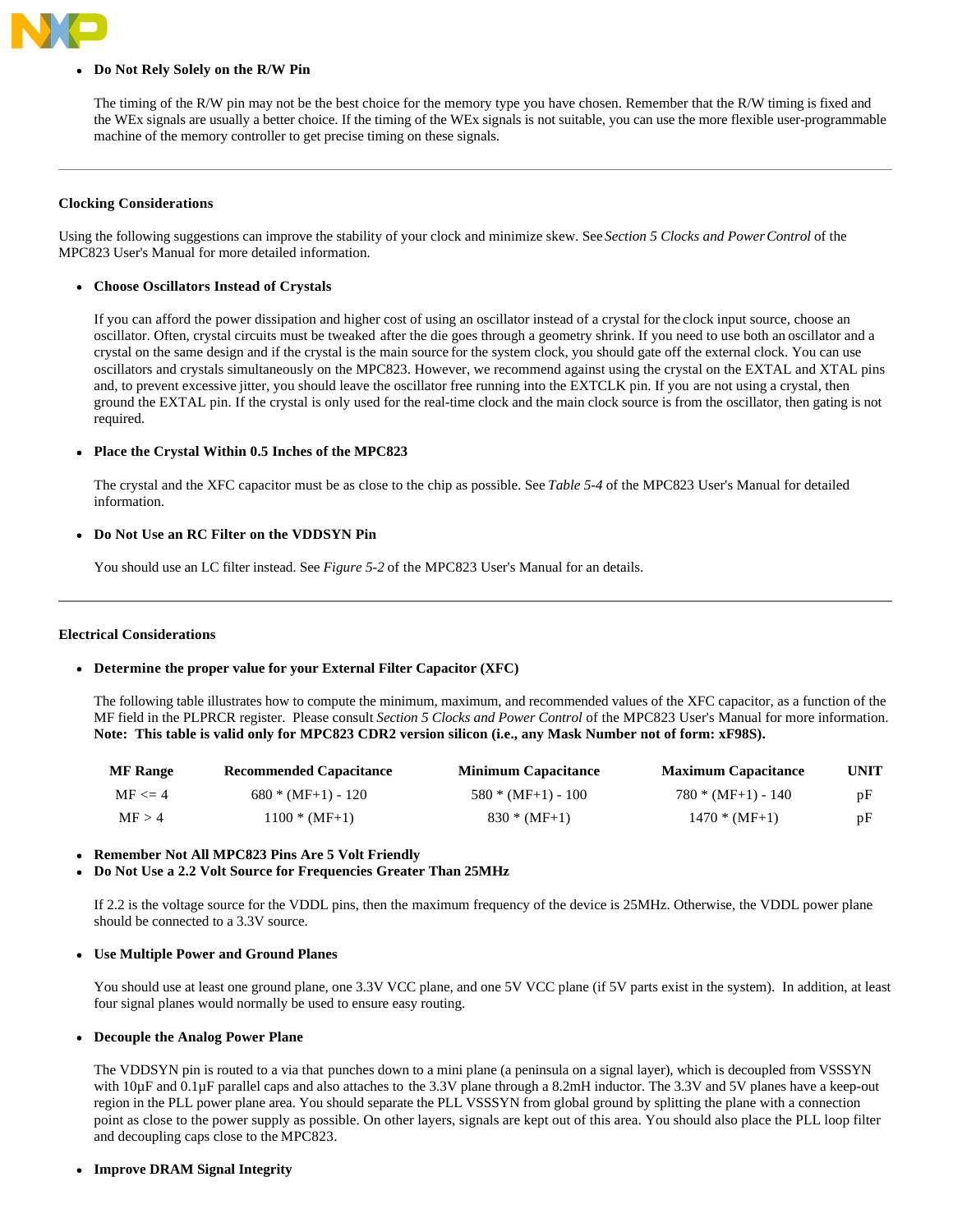

If you are using DRAM SIMMs in your design, use series dampening resistors on all memory control lines to improve signal integrity.

# **Use Pull-Ups and Pull-Downs**

We suggest following pins must be pulled-up/pulled-down with an appropriate value to ensure higher frequency operation:

| Pin         | <b>Resistor Value</b> |
|-------------|-----------------------|
| $BR*$       | 4.7K                  |
| $BB*$       | 2K                    |
| $BI*$       | 4.7K                  |
| $TA^*$      | 2K                    |
| TEA*        | 2K                    |
| <b>DSCK</b> | 1K Pull-Down          |

# **Do Not Leave Unused Input Pins Floating**

Floating input and tri-state input pins may cause excessive current draw in low-power modes. The address and data bus signals are OK because the MPC8xx can pull them down internalls with the FIOPD bit in the PLPRCR. All other unused input pins and tri-state input pins need to pulled high, ie TSIZx, R\_W, DPx, IRQ0-7. Also, coming out of reset the GPL\_A4~/UPWAITA/AS~ and GPL\_B4/UPWAITB are inputs and, if unused, need to be set as outputs or pulled high. Floating pins can cause over 100µA of current each.

Due to varying voltage levels on floating inputs, not every device will indicate a higher than expected current consumption, so it is important that you ensure that your design is properly terminated. You may want to test a large sample (>30) for verification of your low-power configuration and design.

# **When You Are Not Using the Port Pins, Configure Them as Outputs**

The parallel port pins do not have internal pull-ups or pull-downs. Therefore, unused parallel I/O pins should be configured as outputs after reset and left unconnected.

### **Avoid contentions on lines**

Do not set a pin high while it is being externally driven low.

### **TMS and TDI**

TMS and TDI need to be either disconnected or pulled high. They have weak internal pull-ups.

# **Consider MODCKx Pin Configuration**

You can configure the MODCKx pins to become outputs after reset by driving them with three-state buffers enabled by HRESET, but not PORESET since it has a slow rising edge.

# **Connect TRST~ to PORESET~**

Connect TRST~ to PORESET~ through a diode, pointing towards PORESET~.

### **Driving SRESET\***

The MPC823 can drive the soft reset pin (SRESET\*) as an output. It is driven by the MPC823 any time that PORESET\* or HRESET\* is asserted, and also if a RESET command is delivered to the debug port.

# **Properly configure CPM General Purpose IO (GPIO) pins**

When CPM inputs are externally driven by a device that enters its own low-power mode with tri-stated pins, change the GPIO pin to outputs, and set the value so that it will not cause a problem.

- Signal the external device to shutdown.
- Change the GPIO direction to output.
- Enter a low power mode.
- On wakeup from low power mode, change GPIO direction

Wakeup external device.

# **Decide Whether Or Not You Need PCMCIA Buffers**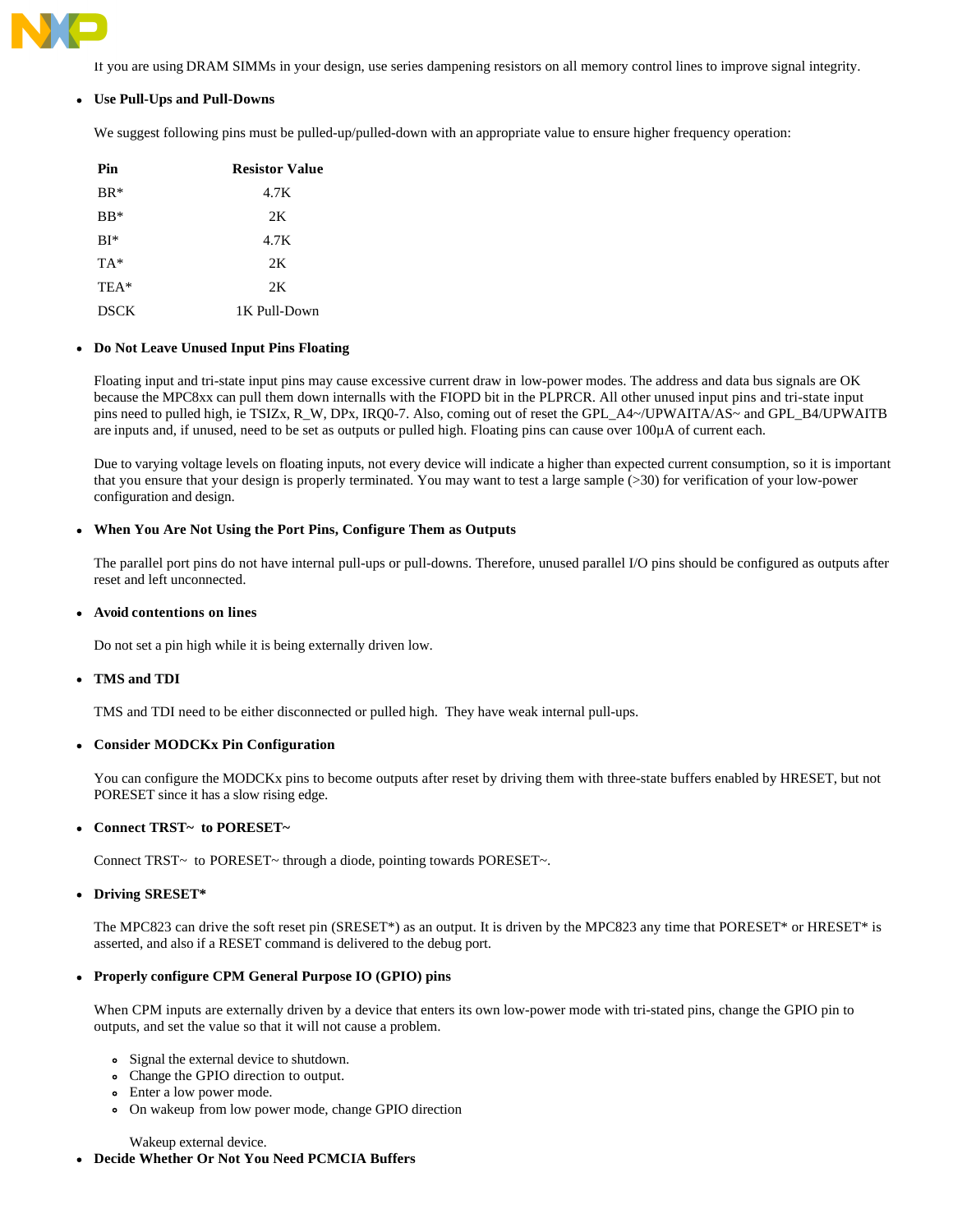

hough there are buffers in PCMCIA design examples these buffers on the address or data bus are only required if the address or data bus is heavily loaded, if you are designing a 2-slot PCMCIA system, or if the board needs to be protected by a PCMCIA card hot plug-in. Keep in mind that the MPC823 supports *one* PCMCIA slot.

## **Optimize Memory-to-Memory IDMA Transfers**

If you need to use the IDMA in memory-to-memory mode, you must assert the DREQx pin. You can either ground the pin or use a parallel I/O pin to selectively enable the DREQx function. Using the parallel I/O pin is recommended, which saves the RISC microcontroller overhead since it has to poll the IDMA buffer descriptors to see if the valid (V) bit has been set.

## **>Reset Considerations**

See *Section 4 Reset* of the MPC823 User's Manual for additional information.

### **Actively Drive the Data Bus During Reset Configuration**

Driving the data bus with an active device instead of pull-ups during reset configuration ensures that the appropriate value is written into the configuration register. If you do or do not use pull-ups on the data bus and default hard reset configuration word is acceptable, tie the RSTCONF\* pin high. If you want to change the hard reset configuration word to something other than the default, drive the appropriate data bus lines low with an active device and connect the RSTCONF\* pin to ground. If the default hard reset configuration word is not acceptable and power consumption is a concern, drive the appropriate data lines high with an active device and connect the RSTCONF\* pin to ground.

# **Software Considerations**

# **Remember PowerPC Byte Lane Architecture**

If you are using an 8-bit wide memory/EPROM, attach the device to byte lane zero (D0-D7). In PowerPC architecture, D0-D7 is the highest order byte lane on the data bus and D0 is the highest order pin of that byte lane. D0-D7 corresponds to write enable 0 (WE0) and Byte Select A or B 0 (BS\_x0). D0-D7 is associated with WE0 and BS\_x0. D15-D8 is associated with WE1 and BS\_x1, D23-D16 is associated with WE2 and BS\_x2, and D31-D24 is associated with WE3 and BS\_x3. The most significant bit is D0 and the least significant bit is D31.

### **Remember the PowerPC Addressing Convention**

On the MPC823, the highest order address pin is A6, and the lowest order address pin is A31.

### **Using MMU lite with a display**

With a few simple additions, MMU lite (MPC821MMULDRV) can almost remove the need for using dynamic translations. More than one MPC8XX TLB can point to the same physical memory, so long as their virtual memory addresses are different. For example, we could setup TLB 1 to make all of DRAM with the caches on and set to copyback. TLB 2 can be set with caches on and writethrough, and TLB 3 with cache inhibit. Each one will need its own virtual address, but they can all point to the same physical DRAM. For example:

| <b>TLB</b> | <b>Virtual Address</b> | <b>Real Address</b> | <b>Caching Mode</b> |
|------------|------------------------|---------------------|---------------------|
| -1         | 0x0000 0000            | 0x0000 0000         | Copyback            |
| 2          | 0x1000 0000            | 0x0000 0000         | Writethrough        |
| 3          | 0x2000 0000            | 0x0000 0000         | Inhibit             |

Normal variables can be accesses through TLB1, the display through TLB2, and CPM buffers through TLB3. Remember the CPM always deals with real addresses.

### **Don't Cache Internal Memory space**

Internal Memory Space, configured in the Hard Reset Configuration Word, must not be in a data-cached region. If it is, erratic operation may occur. See *Section 4 Reset* in the MPC823 User's Manual.

### **When using 2 MB FLASH and larger, set ~IIP=1**

Setting the ~IIP=1 in the Hard Reset Configuration Word will cause the Initial PowerPC Interrupt Table base address to be 0x0. This will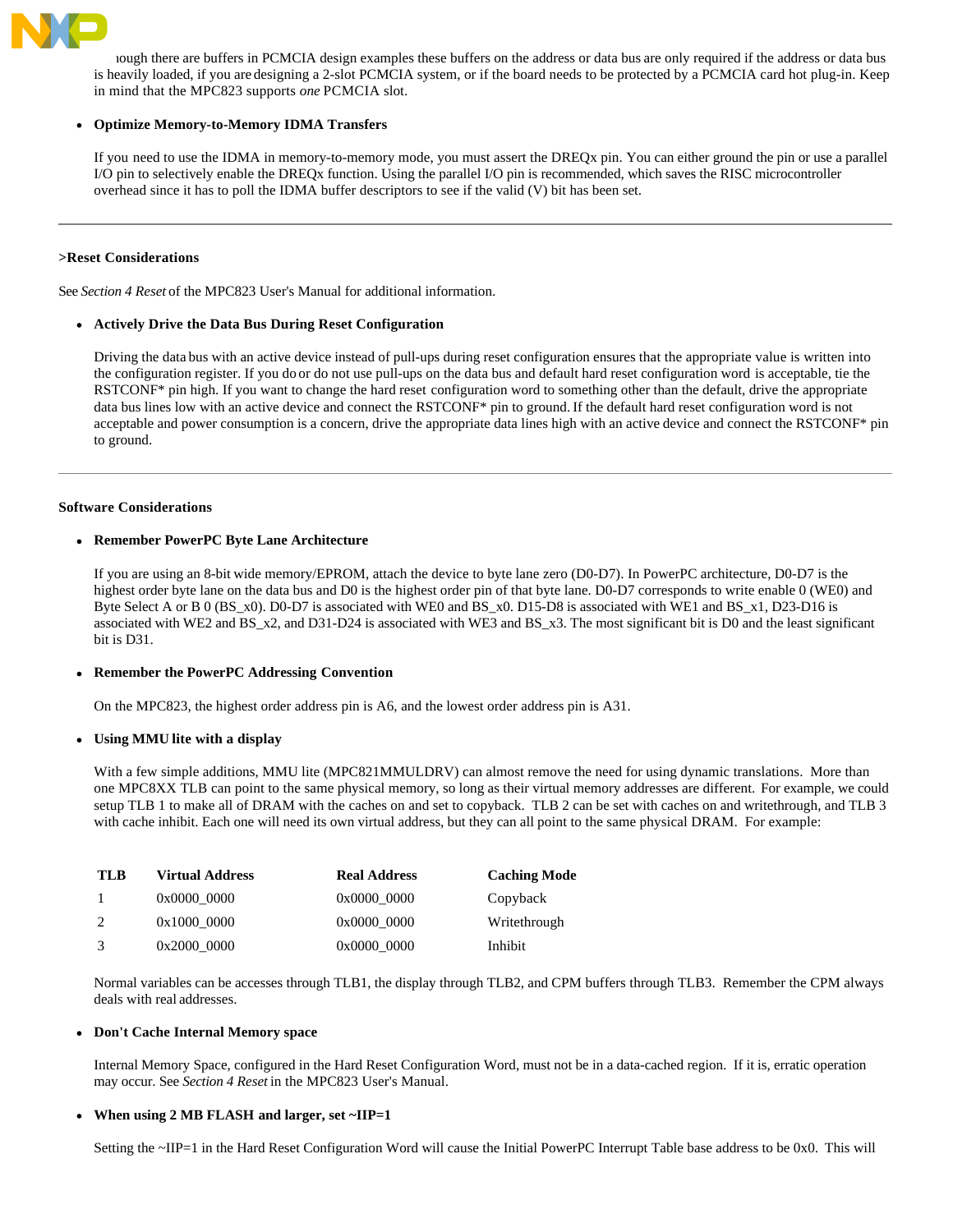

In that the Interrupt Table, at boot time, will always be in the same location in the FLASH, namely the beginning, regardless of the size of the FLASH. See *Section 4 Reset* in the MPC823 User's Manual.

## **External Interrupt Setup and Access**

For external interrupt pins, if a request signal is a pulse, the interrupt request pin should be configured to "edge detect mode". See the subsection on Interrupt Configuration in Section 12 SIU. This ensures that the interrupt will be recognized even if interrupts are temporarily blocked or disabled by the software. The interrupt service routine (ISR) should clear the edge status flag after the ISR is entered and prior to setting the EE bin in the MSR (Machine Status Register). If the ISR waits until after the EE bit is set, a second interrupt may be taken.

If a request signal is a "standard handshake", the assertion is asynchronous, but the negation occurs upon request from the ISR. This ensures that the interrupt is taken and the source of the interrupt is known. The timing with respect to the EE bit is the same.

To avoid spurious interrupts, interrupt masks should not be set while interrupts might be sent to the core. Likewise, no interrupts should be disabled while the interrupt might be pending at the core. That way, when the core responds to the interrupt request, the request will still be pending and the core can determine the source of the interrupt. To accomplish all of the above, the EE bit should be disabled when masks are set or when interrupt enables are cleared.

# **Writing to the ICTRL register**

If you use the mtspr instruction to set the Ignore First Match (IFM) bit of the ICTRL register at the same time you set an instruction breakpoint on this instruction, the chip will behave unpredictably. The workaround is to disable instruction breakpoints when setting the IFM bit.

# **Overlapping Parameter RAM Tables for Ethernet and SPI (MPC823 Only)**

The address range in Parameter RAM (PRAM) for Ethernet is (DPRAM\_Base + 0x1d00 ... 0x1da3). The address range in Parameter RAM for SPI is (DPRAM\_Base + 0x1d80 ... 0x1daf). If you require concurrent operation of SPI and Ethernet then download the Microcode Patch which relocates the SPI PRAM.

# **Don't let Internal Memory Space and the PowerPC Interrupt Table overlap**

Make sure the ISB (Initial Internal Space Base) and the PowerPC Interrupt Table base location do not overlap each other. The IIP (Initial Interrupt Prefix) bit in the Hard Reset Configuration Word determines the initial PowerPC Interrupt Table base address, after reset. The Interrupt Table includes the Reset Vector (offset 0x100), where execution begins after reset. The ISB field in the Hard Reset Configuration Word determines the base address of the Internal Memory Space. If there is an overlap, the PowerPC core may fetch instructions from Internal Memory space, leading to erratic operation. See Section 4 Reset in the MPC823 User's Manual. An example of an illegal combination of IIP and ISB in the Hard Reset Configuration Word would be:

| ПP  | <b>ISB</b> |
|-----|------------|
| 0x1 | 0x00       |

### **Ethernet Considerations**

### **The MC68160 Is Not Recommended for New Designs**

The Motorola MC68160 Enhanced Ethernet Transceiver, which is featured in the MPC823FADS, is no longer recommended for new designs. Level One and AMD are alternative sources of ethernet transceivers for use with the MPC823.

### **LCD Considerations**

### **Choose an LCD panel that works with a 4 clock cycle HSYNC pulse**

The MPC823 LCD controller is specifically designed to operate with panels that take an HSYNC pulse of 4 clock cycles in length. See the *Section 18 LCD* in the MPC823 User's Manual.

# **Caching the LCD/video frame buffer**

If you are manipulate bit fields on the LCD frame buffer for graphic drawings, it's recommended you mark the frame buffer as cacheable write-through. This will help cut down the bandwidth consumption due to read accesses and yet still keep the picture coherence with what in the cache. Otherwise, you should mark the frame buffer as cache-inhibited.

An easy way to setup the caches with the LCD controller is covered under Using MMU lite with a display.